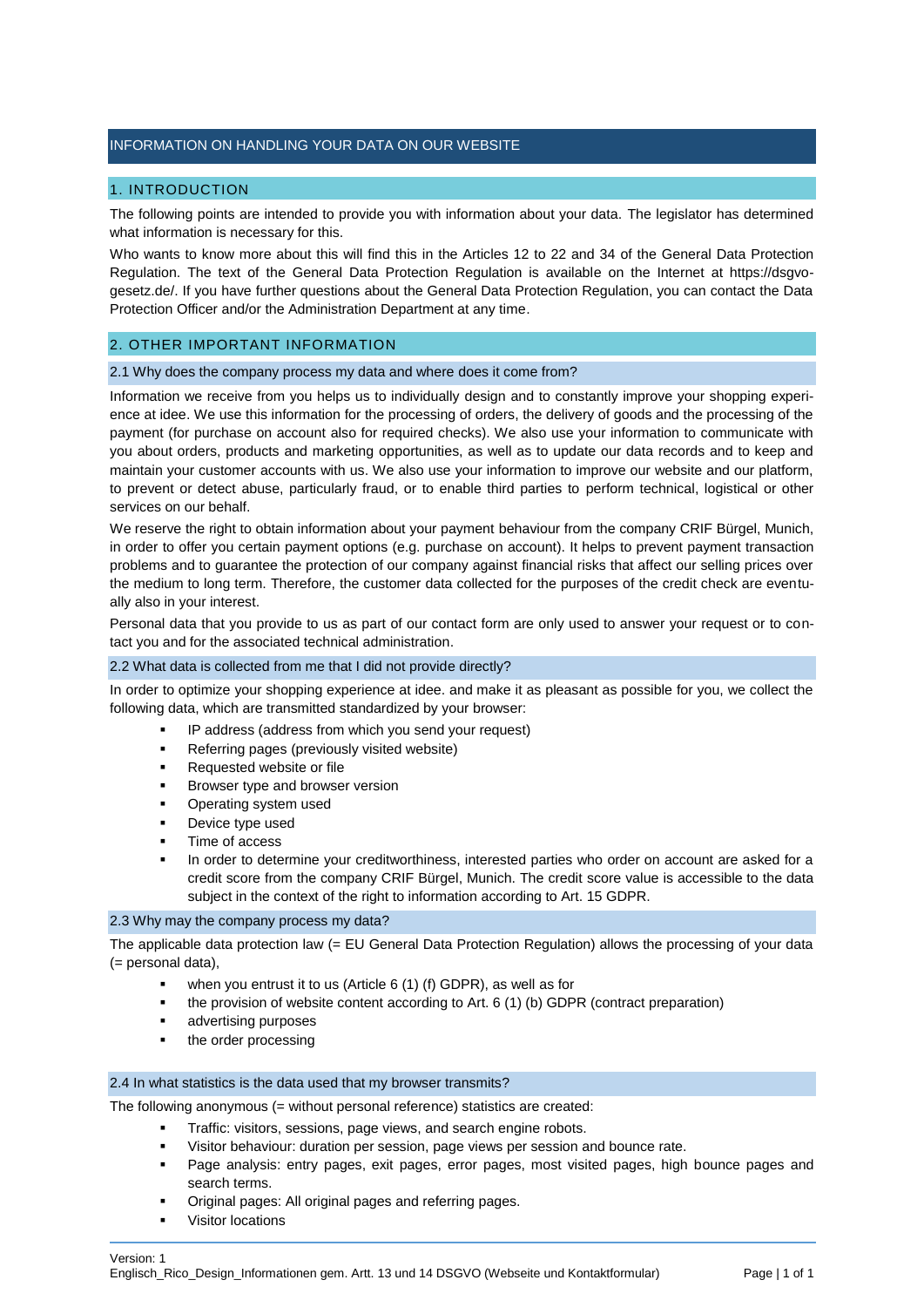Browsers & systems: browsers, browser versions, operating systems and operating system versions.

### 2.5 Who can receive data from me?

As part of the processing, your data may be transmitted to:

- People within our company who are directly involved in the data processing,
- Service providers who are contractually bound and committed to secrecy and perform partial tasks of data processing,
- External companies, when necessary (e.g. the newsletter service provider Newsletter2Go)

### 2.6 Will you transfer data from me to countries outside the European Union?

This is not planned by us.

### 2.7 How long will you store my data?

We will store your information during the time we need it to achieve the purposes specified above in 4.1. However, there are legal regulations (e.g. § 147 German Fiscal Code), which force us to retain certain documents for six or ten years. After the expiration of the retention period, we will delete unnecessary data.

### 2.8 Do I have to provide my data?

In order to achieve the reasons specified in point 4.1, it is necessary that you provide us with your personal data.

For a conclusion and the execution of the contract with you, this is mandatory and also legally prescribed. In case of non-provision, we cannot conclude a contract with you.

In case of complaints, you can always contact our Data Protection Officer under point 3.4, and also the competent supervisory authority under point 3.3.

You have the right to have it reviewed by the courts, against a supervisory authority (according to the Article 78 GDPR) and against our company (according to the Article 79 GDPR).

# 2.9 Automated decision-making/profiling

An automatic decision-making does not take place. Profiling is done to determine your creditworthiness. For interested customers who order on account, the credit score is determined by CRIF Bürgel, Munich. The credit score result shows, based on all available negative information, the likelihood that the inquired person will cause a payment default within the following 12 months. When exceeding a threshold value, we no longer accept the risk of payment default and do not conclude a contract. The credit score value is accessible to the data subject in the context of the right to information according to Art. 15 GDPR.

# 3. WHAT RIGHTS DO I HAVE?

# 3.1 Note to your rights

As a data subject, you have amongst others the following rights under the General Data Protection Regulation (hereinafter also referred to as "Data Subject Rights"):

# 3.2 Rights of information (according to the Article 15 GDPR)

You have the right to request information on whether we process personal information about your person or not. When we process personal information from you, you have the right to know

- why we process your data (see also point 4.1):
- what types of data from you we process;
- what kind of recipients, data we receive or should receive from you (see also point 4.3);
- how long we will store your data; if an information on the storage period can not be provided, we must inform you of how the storage period will be determined (e.g. after the expiry of statutory retention periods) (see also point 4.7);
- that you have a right to correct and delete the data concerning you, including the right to limit the processing and/or the possibility of objection (see also points 5.2, 5.3 and following);
- that you have a right of appeal to a supervisory authority;
- where your data comes from, in the case we have not collected it directly from you;
- whether your data will be used for automatic decision-making and if so, what logic the decision is based on and what impact and consequences the automated decision may have on you;
- that when data about you is transmitted to a country outside the European Union, you are entitled to information whether this is the case, and if so, based on which guarantees an adequate level of protection of the data recipient is ensured;
- that you are entitled to request a copy of your personal data. Data copies are always provided in electronic form.

The first copy is free of charge, for additional copies may be required a reasonable fee. A copy may only be provided if the rights of other persons are not affected by this.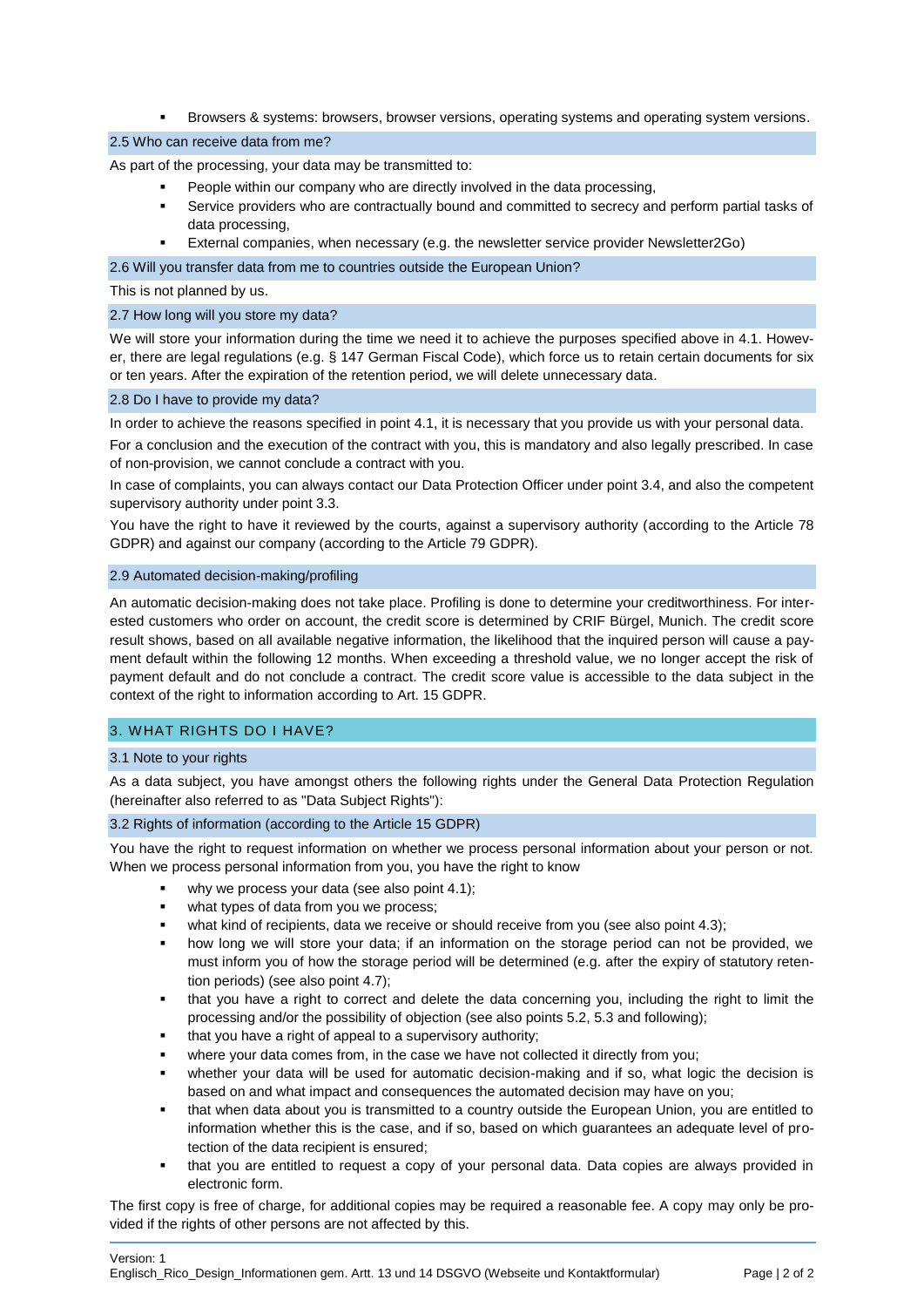# 3.3 Right to correct the data (according to the Article 16 GDPR)

You have the right to request from us to correct your data if it is incorrect and/or incomplete. This right also includes the right to complement the data by supplementary statements or communications. A correction and/or complementation must be made without culpable delay.

### 3.4 Right to delete personal data (according to the Article 17 GDPR)

You have the right to request from us to delete your personal data if

- the personal data is no longer required for the purposes for which it has been collected and processed;
- the data has been processed based on your granted consent and you have withdrawn your consent; however, this does not apply if there is another legal permission for the data processing;
- you objected to the data processing whose legal permission is in the so-called "legitimate interest" (according to the Article 6 (1) (e) or (f)); however, a deletion is not required when there are prioritized legitimate reasons for further processing;
- you have objected to the data processing for direct marketing purposes;
- your personal data has been processed unlawfully;
- the data has been collected about a child, for information society services (= electronic service) on the basis of the granted consent (according to the Article 8 (1) GDPR).

A right to delete personal data does not exist if

- the right to freedom of expression and information conflicts with the deletion request;
- the processing of personal data is necessary
	- o to fulfil a legal obligation (e.g. statutory retention requirements),
	- o to perform public duties and interests under applicable law (including "public health") or
	- o for archiving and/or research purposes;
- the personal data is required to assert, exercise or defend legal claims.

The deletion must be done immediately (without culpable delay). If personal data has been made public by us (e.g. on the Internet), we must ensure within the technical possibilities and reasonability, that also other data processors are informed about the deletion request, including the deletion of links, copies and/or replications.

# 3.5 Right to restriction of data processing (according to the Article 18 GDPR)

You have the right to restrict the processing of your personal data in the following cases:

- When you have disputed the accuracy of your personal data, you may require from us that your data is not used elsewhere during the verification of the accuracy and thus the processing to be restricted.
- In case of unlawful data processing, you may request the restriction of data usage instead of data deletion;
- If you need your personal data to assert, exercise or defend legal claims, but we no longer need your personal data, you may request from us to limit the processing to the purposes of legal prosecution;
- If you have objected to the data processing (according to the Art. 21 (1) GPPR) (see also point 5.7) and it is not yet clear whether our interests in a processing outweigh your interests, you may require that your data can not be used for other purposes during the verification and thus the processing to be restricted.

Personal data whose processing has been restricted on your request may, except for storage - only be processed

- **with your consent,**
- to assert, exercise or defend legal claims,
- to protect the rights of other natural or legal persons, or
- for reasons of an important public interest.

If a processing restriction should be lifted, you will be informed in advance on this.

3.6 Right to data portability (according to the Article 20 GDPR)

You have the right to request the data you have provided us in a common electronic format (e.g. as a PDF or Excel document).

You may also require from us to transfer this data directly to another (by a particular) company, if this is technically possible for us.

The condition for you to have this right is that the processing is done based on a consent or for the execution of a contract (see point 4.2) and by means of automated procedures.

The exercise of the right to data portability must not affect the rights and freedoms of other persons.

If you make use of the right to data portability, you will still have the right to delete data according to the Article 17 GDPR.

Version: 1

Englisch\_Rico\_Design\_Informationen gem. Artt. 13 und 14 DSGVO (Webseite und Kontaktformular) Page | 3 of 3